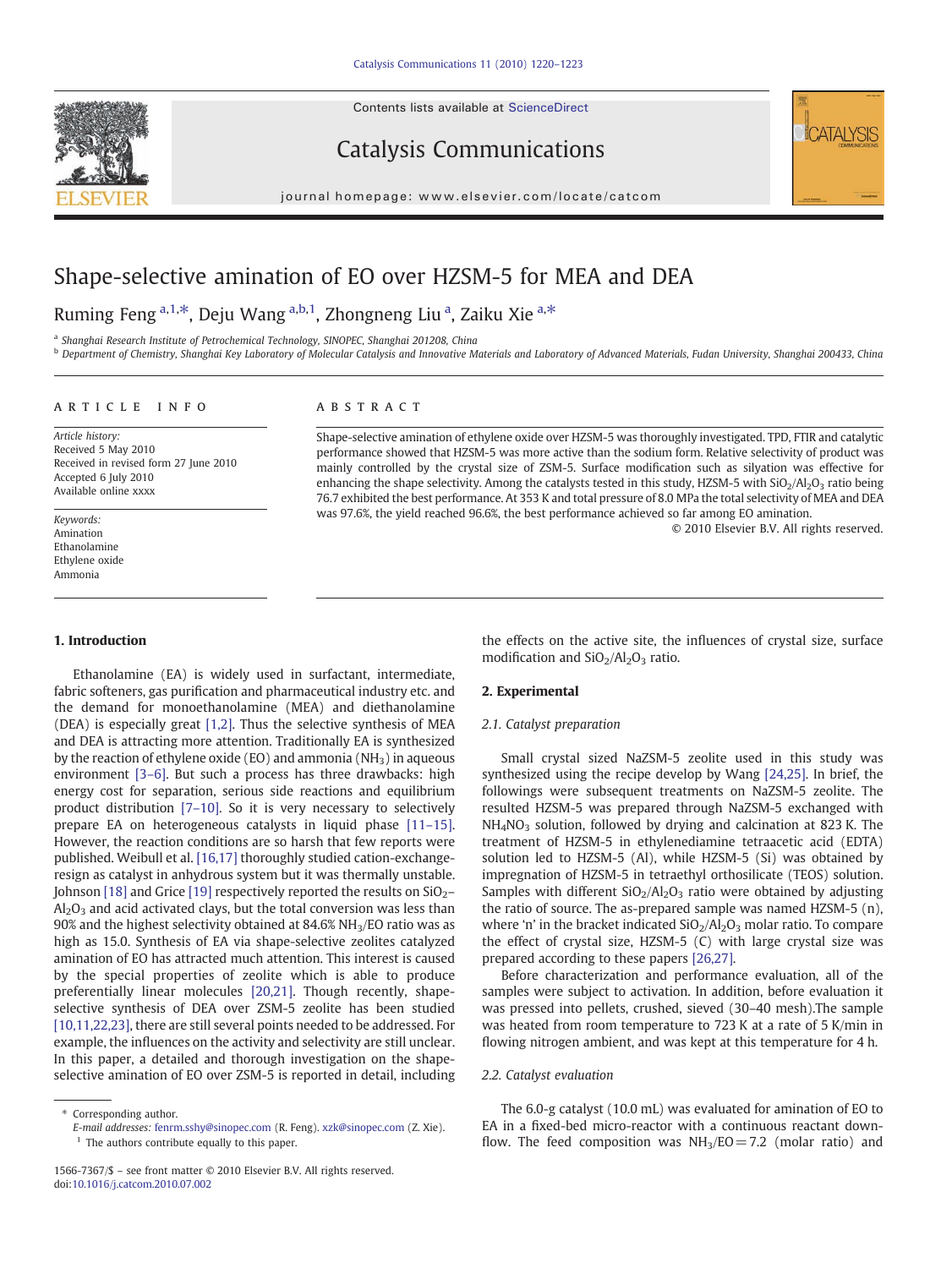balanced with nitrogen, but during the reaction period nitrogen didn't pass through the reactor any more. Liquid hourly space velocity (LHSV) was in the range of 1.0–6.0 mL reactant/mL cat  $h^{-1}$ . Reaction temperature was in the range of 343–373 K and system pressure was kept at about 8.0 MPa. All the reactants and products were kept in liquid phase during the whole process. And products at outlet were analyzed by GC-Agilent 7890. The carbon balance was over 95.5% based on EO during the whole experiment.

#### 2.3. Characterization

Powder X-ray diffraction (XRD) was conducted using a Bruker D8 Advance diffractometer with monochromatized Cu-K $_{\alpha}$  radiation  $(\lambda = 0.1541 \text{ nm})$  and X-ray energy of 30 kV. The element composition of the zeolite was characterized by X-ray fluorescence (XRF) method. Brunauer–Emmet–Teller (BET) method surface area was measured by means of tristar-3000 equipment. Scanning electron microscope (SEM) images were taken by an XL30E scanning electron microscope. Temperature-programmed desorption (TPD) was carried out in the temperature range of 300–873 K with a ramp rate of 10 K/min. Infrared (IR) spectrum was carried out in the range of 1300–4000  $\text{cm}^{-1}$  while pyridine was used as probe molecule. The measurement of relative adsorption capacity of MEA, DEA and TEA on ZSM-5 zeolite was carried on Micromeritics Autochem ΙΙ instrument.

#### 3. Results and discussion

#### 3.1. BET, XRD and SEM

The physico-chemical properties of all as-prepared zeolite samples are listed in Table 1. Microporous surface area of listed samples is all in the range of 220–280 m<sup>2</sup>/g which indicates the surface area is mainly attributed to the microporous surface area. From Table 1, it has been established that HZSM-5 (C) has a smaller external surface area than HZSM-5. Furthermore SEM pictures (Fig. 1) show that the crystal size of HZSM-5 (C) is about 8 μm while HZSM-5 is smaller than 0.4 μm. As to the crystalline structure of listed samples in Table 1, [Fig. 2](#page-2-0) well indicates that all the as-prepared samples have typical MFI structure. HZSM-5 (C) sample shows stronger XRD intensity than others. When HZSM-5 is silyated by TEOS, the diffraction peak becomes partially widen. The possible reason is amorphorous  $SiO<sub>2</sub>$  phase formed on the surface of HZSM-5 (Si). And HZSM-5 (Al) sample shows shaper diffraction peaks than before. This may result from the removal of amorphous  $Al_2O_3$ phase. Based on Table 1 and [Fig. 2,](#page-2-0) it can be concluded that these treatments are effective and do not change the structure much.

#### 3.2. TPD and FTIR

The  $(M+D)/T$  ratio in Table 1 shows the relative adsorptive capacity of MEA/DEA and TEA molecules over ZSM-5 zeolites. MEA and DEA are both linear molecules which can diffuse into micropore

#### Table 1

Physico-chemical properties of as-prepared ZSM-5 zeolite samples.

| Catalyst      | $SiO2/Al2O3$<br>Molar ratio | In area<br>$m^2/g$ | Ex area<br>$m^2/g$ | $(M+D)/T$<br>wt.%/wt.% |
|---------------|-----------------------------|--------------------|--------------------|------------------------|
| NaZSM-5       | 76.5                        | 256                | 81                 | 4.5                    |
| HZSM-5        | 76.7                        | 262                | 80                 | 11.3                   |
| $HZSM-5$ (Al) | 77.8                        | 258                | 82                 | 22.0                   |
| $HZSM-5(Si)$  | 78.8                        | 251                | 84                 | 44.5                   |
| $HZSM-5(C)$   | 76.0                        | 225                | 22                 | 16.3                   |
| HZSM-5 (50)   | 40.8                        | 247                | 82                 | 13.2                   |
| HZSM-5 (100)  | 97.0                        | 244                | 85                 | 8.5                    |
| HZSM-5 (300)  | 306                         | 277                | 84                 | 7.5                    |

Note: The number in the bracket indicates the ratio of  $SiO<sub>2</sub>/Al<sub>2</sub>O<sub>3</sub>$ . In area indicates microporous surface area, Ex area indicates external surface area,  $(M+D)/T$  indicates the weight ratio of (MEA+ DEA)/TEA.



Fig. 1. XRD patterns of as-prepared HZSM-5 with different treatments.

while it is difficult for TEA. It partially explains why all samples show high  $(M+D)/T$  ratio except NaZSM-5. As to NaZSM-5, the low ratio mainly results from the lower acid concentration which is evidenced in  $NH<sub>3</sub>-TPD$  spectrum ([Fig. 3\)](#page-2-0). For HZSM-5 (Si) sample which is silyated by TEOS reagent shows the highest  $(M+D)/T$  value. This further confirms that most of acid sites are located in micropore. For the HZSM-5 (Al) sample, although the acid concentration is decreased, it still shows higher  $(M+D)/T$  ratio than pre-treatment, because the extra-framework alumina which probably blocks the micropore is removed, and more MEA and DEA molecules can diffuse into micropore. Due to high external surface area HZSM-5 shows lower  $(M+D)/T$  ratio than HZSM-5 (C). With the increase of  $SiO<sub>2</sub>/Al<sub>2</sub>O<sub>3</sub>$ ratio the  $(M + D)/T$  ratio of HZSM-5 (n) slowly decreases, on one hand it is the different ratio of the microporous area to external area, and on the other it is the decrease of acid concentration which is depicted in NH3-TPD spectrum ([Fig. 3](#page-2-0)).

As there are two typical ammonia-desorption peaks which indicate at least two types of acid sits for as-prepared ZSM-5 zeolite samples from [Fig. 3](#page-2-0), to distinguish acid type of the sample FTIR measurement is employed. [Fig. 4](#page-2-0) shows that there is no obvious peak in 1545  $cm^{-1}$  for NaZSM-5 which indicates that there is no Brönsted acid site. And also no peak in 1454  $cm^{-1}$  for HZSM-5 (Al) indicates no Lewis acid site [\[28\].](#page-3-0) It appears that both HZSM-5 (Al) and HZSM-5 (Si) show partly acid concentration decrease of poor/strong acid sites after treatment. As to HZSM-5 (n) zeolite with different  $SiO<sub>2</sub>/Al<sub>2</sub>O<sub>3</sub>$  ratio, it is deduced from [Figs. 3 and 4](#page-2-0) that Brönsted acid concentration decreases with the increase of  $SiO<sub>2</sub>/Al<sub>2</sub>O<sub>3</sub>$  ratio. The calculated Brönsted acid concentration is used for depicting the relationship between acid and catalytic activity in [Fig. 5](#page-2-0).

#### 3.3. Catalytic performance

#### 3.3.1. Comparative study on NaZSM-5, HZSM-5 and HZSM-5 (Al)

EO can easily react with aqueous ammonia at room temperature while it is difficult to react in anhydrous system [\[10,29](#page-3-0)–31]. Reports on the amination of EO suggest that proton acid can effectively accelerate this reaction. However few data of the amination on zeolites were published. [Table 2](#page-2-0) describes the catalytic results on NaZSM-5, HZSM-5 and HZSM-5 (Al). When NaZSM-5 is used as catalyst,  $T_{100\%}$ , the temperature of 100% conversion of EO, decreases by 10 degree to 383 K. When HZSM-5 and HZSM-5 (Al) are tested, the corresponding  $T_{100\%}$  further decreases to 353 K. That indicates protonic form of ZSM-5 has higher activity than sodium form. NH3- TPD spectrum [\(Fig. 3](#page-2-0)) together with Py-FTIR [\(Fig. 4\)](#page-2-0) spectrum shows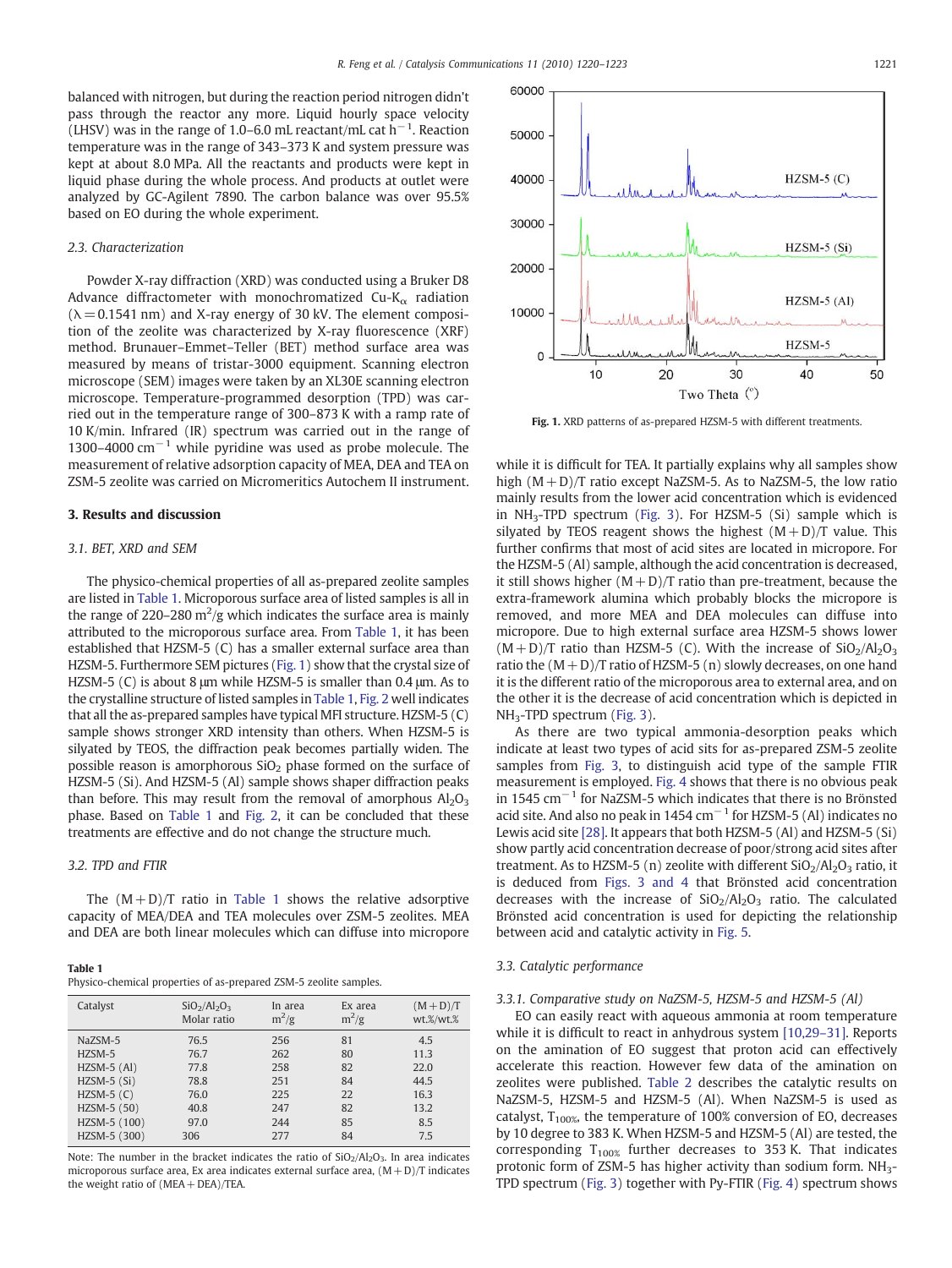<span id="page-2-0"></span>

 $HZSM-5(C)$ 

HZSM-5

Fig. 2. SEM pictures of as-prepared HZSM-5 with different crystal size.

that there is a negligible amount of Brönsted acid sites on NaZSM-5, which means that ZSM-5 zeolite only have Lewis acid sites have poor catalytic effect on EO amination. Although acid concentration of HZSM-5 (Al) is less than HZSM-5 from Fig. 3, the Brönsted acid concentration is quite similarly from Fig. 4. In Table 2 the  $T_{100\%}$  value of HZSM-5 (Al) is in good agreement with HZSM-5, which further



Fig. 3. NH<sub>3</sub>-TPD spectra of as-prepared ZSM-5 zeolite samples.



Fig. 4. Py-FTIR spectra of as-prepared ZSM-5 zeolite samples.

proves that Brönsted acid plays a major role in the amination of EO. Similar report was also published in the amination of methanol [\[32\].](#page-3-0)

To further quantify the relationship between Brönsted acid and catalytic activity experiments were carried out on HZSM-5 (n) with different  $SiO<sub>2</sub>/Al<sub>2</sub>O<sub>3</sub>$  ratio. Fig. 5 depicts the relationship between Brönsted acid concentration and catalytic activity. It easily can be found that the activity increases with the increase of Brönsted acid concentration. As to HZSM-5 (25) its activity is not higher than HZSM-5 although its Brönsted acid concentration is higher. This may result from the acid intensity, but the real reason is still unclear. In the amination of iso-butylene similar phenomena was also found [\[33\]](#page-3-0).

#### 3.3.2. Improved selectivity of MEA and DEA

In general, large crystal size of zeolite is preferentially to shape selectivity. Because more active sites are distributed in the micropore



Fig. 5. Brönsted acid concentration and catalytic activity of HZSM-5 with different  $SiO<sub>2</sub>/Al<sub>2</sub>O<sub>3</sub>$ .

#### Table 2

Catalytic performance of EO amination on as-prepared zeolite samples.

| Catalyst      | $T_{100\%}$ | P    | NH <sub>3</sub> | <b>LHSV</b>               | Sel. (%) |                |
|---------------|-------------|------|-----------------|---------------------------|----------|----------------|
|               | /K          | /MPa | EO              | $\frac{1}{\sqrt{h^{-1}}}$ | EA       | EA-EG          |
| None          | 393         | 12.0 | 6.0             | 1.0                       | 98.9     | 1.1            |
| NaZSM-5       | 383         | 12.0 | 6.0             | 1.0                       | 99.6     | 0.4            |
| $HZSM-5$      | 353         | 9.0  | 6.0             | 2.0                       | 100.0    | $\overline{0}$ |
| $HZSM-5$ (Al) | 353         | 9.0  | 6.0             | 2.0                       | 100.0    | $\overline{0}$ |

Note  $T_{100\%}$ : temperature when EO conversion is 100%, EA: ethanolamine, EA-EG: ethoxylated ethanolamine, NH3/EO: molar ratio of NH3/EO.